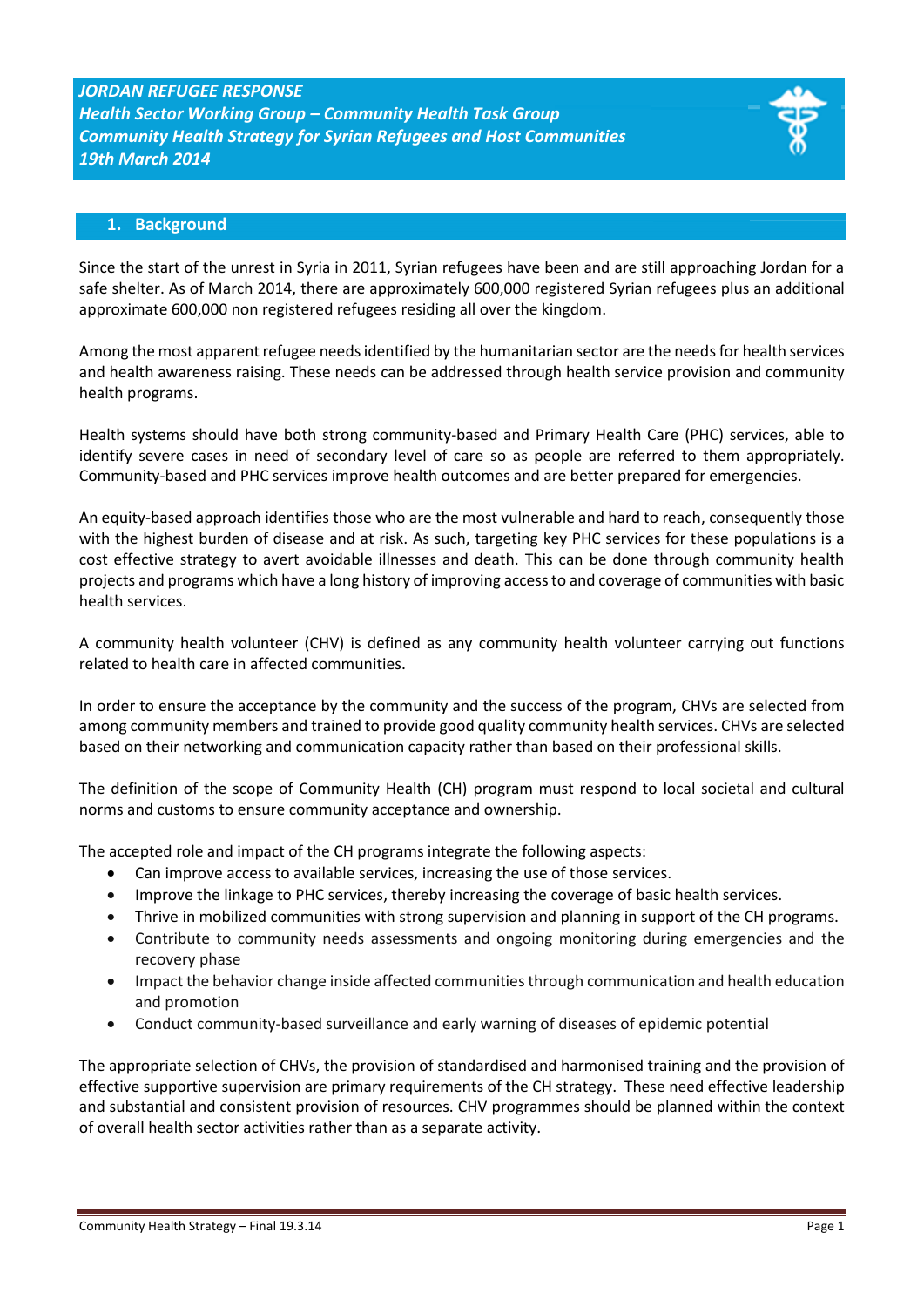#### **2. Current context**

Since March 2011, political turmoil and subsequent violence in Syria have resulted in the displacement of around 2.5 million Syrians into neighbouring and nearby countries including Jordan, Lebanon, Iraq, Turkey and Egypt. Being on the southern border of Syria, Jordan hosts approximately 600,000 registered Syrian refugees and an estimated additional 600,000 non registered Syrian refugees across the country.

Despite some reluctance from the Syrian refugee communities to make use of health services, currently all Syrian refugees have been granted access to primary, secondary and some tertiary health services either provided by the Ministry of Health, UNHCR's health partners and/or partners.

However, there is minimal systematic outreach or Syrian community involvement in the provision of health services, which links refugees with the formal health systems or promoting healthy behaviours. Many urban refugees are not aware of the health services available for them. This undermines the Syrian community's capacity to be self -reliant and to withstand future adversity.

### **3. Strategy**

A community-based health strategy is based on a well-trained pool of community health volunteers (CHVs), equipped and supported, being able to improve access to essential PHC services for crisis affected communities on a routine basis.

The CH programs in Jordan to address Syrian refugee's needs should be standardized among all actors addressing Community Health but being flexible enough to be adapted for each partner's needs and areas of work. There are minimum standards to be agreed upon among the following points:

- **Selection criteria:** CHVs have to belong from the community they are serving. A mixed team, including refugees and host population should be preferred in order to improve the social cohesion and the integration of refugees in the national health system. They should be literate and preferably have a paramedical background but this is not essential. The program should have a gender balance in order to cover all the target topics, including reproductive health matters. The minimum standard in a PHC setting is 1 CHV recruited and trained per 1000 population.
- **Terms of Reference:** Standard terms of references will be developed and suggested to all actors working in CH programs in Jordan. The ToR will be available in English and Arabic. This should also include the rights and responsibilities of the CHVs, their agreement to sign and respect the Code of Conduct, to respect the organization's values and the non-discrimination principle against nationality, race, sex, political views or religious beliefs. A standard ToR for supervisors should also be developed.
- **Training;** Standard training with an agreed upon curricula will be done and facilitated by UNHCR or another relevant partner. The training should provide the selected CHVs with enough knowledge to perform the identified tasks as outlined in the ToR at an acceptable level of quality. Regular refresher trainings should be organised in a systematic manner, and each time that new members are joining the program.
- **Supervision and Support:** Supervision and communication chains have to be clearly established by each partner in the beginning of the program. Referral and contra-referral<sup>1</sup> forms will be developed to monitor the service use and the impact on the community<sup>2</sup>. One supervisor should support 8 to 12

<sup>-</sup><sup>1</sup> Contra-referral refers to the information passed back from the HF to the CHVs

<sup>&</sup>lt;sup>2</sup> The impact can be measure through baseline and end-line surveys in the affected communities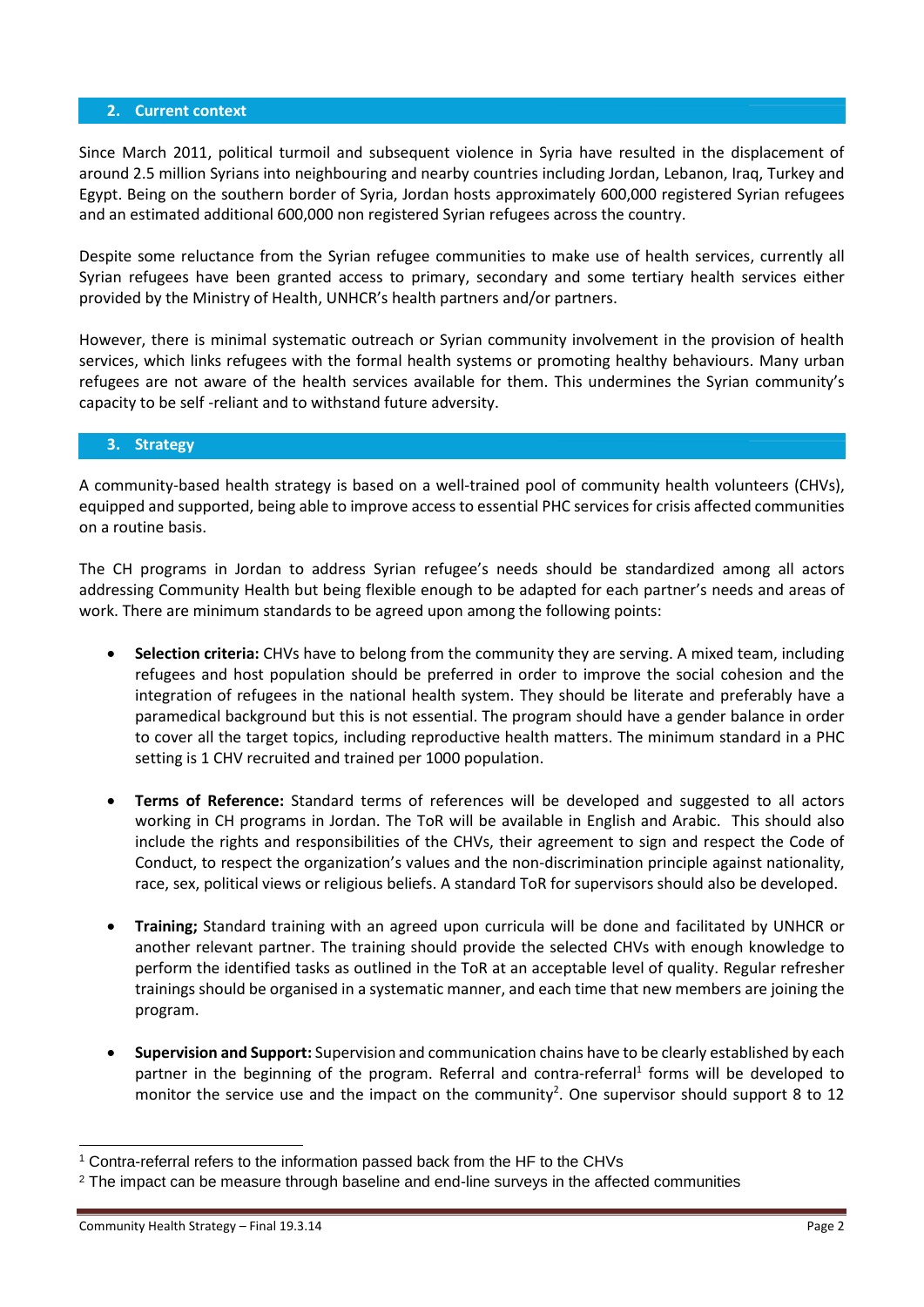CHVs. Psychological first aid should be immediately available to volunteers who have experienced or witnessed extremely distressing events.

- **Data collection:** A simplified harmonized data collection format will be developed and suggested to all actors as well as standardized indicators in order to facilitate the compilation and measure the quality and impact of the CH services. The frequency of reporting will be decided by each organisation with weekly and/or monthly reporting both acceptable according to the situation. For diseases of outbreak potential or any increase in priority diseases, reporting will be immediate.
- **Remuneration:** The CHVs have to be adequately compensated according to the responsibilities requested in their ToR and the time allocated to their CH activities. Incentives have to be in line with the Jordanian labour law and should be standardized among all actors working in CH programs.
- **Retention:** The very effectiveness of CHV work usually depends on retention. Therefore, high staff turnover might be a challenge especially when so much capacity building has been provided to one CHV. Therefore, retention should be addressed per organisation and as part of a broader package of management interventions.

### **4. Objectives of the CH program**

- Objective 1: Increase health service accessibility and coverage by raising refugee awareness of the available health services.
- Objective 2: Promote a sense of ownership and control for the refugees of their own health through community capacity building and increasing refugee participation.
- Objective 3: Promotion of good health seeking behaviour by doing health education sessions among affected communities.
- Objective 4: Identification and referral of vulnerable patients among the community, providing a link with existing PHC and support services available through the establishment of a referral system.

### **5. Activities**

Community health workers will perform a number of activities with the aim to achieve the above mentioned objectives.

- a. Promotion of existing services and increase awareness:
	- Mapping of existing health and support services, updating the information regularly.
	- Provide information of the health services available to refugees and host communities.
	- Report any gaps in health services
	- Distribution of leaflets and communication materials
- b. Health education and promotion
	- Health education and promotion sessions focus in the following topics
	- Malnutrition / breastfeeding
	- ANC/PNC including homes visits to new born babies
	- Danger signs in pregnancy and family planning
	- Immunizations
	- Chronic diseases